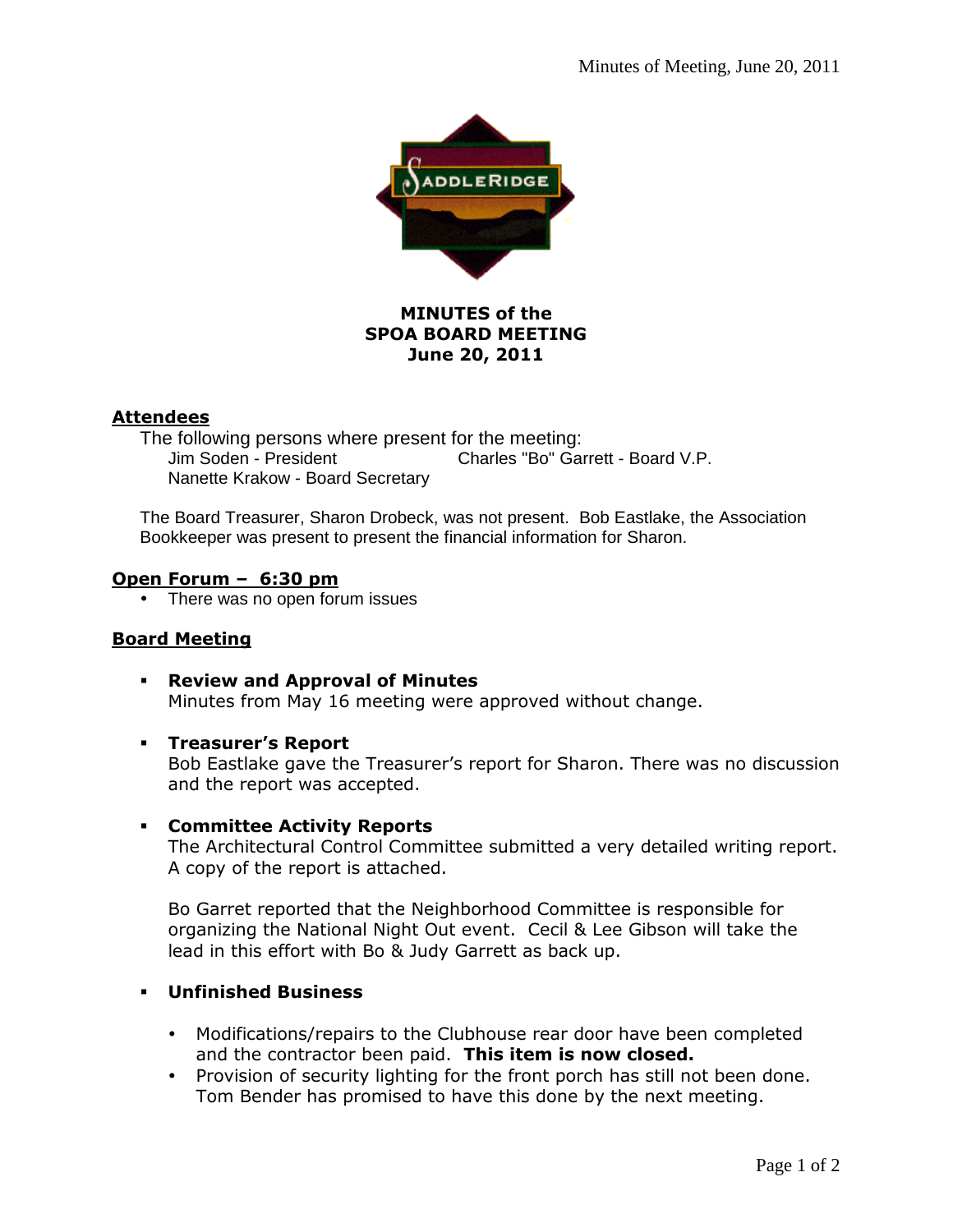- We still have not herd from the county officials about the "burn ban" signs. Cecil Gibson has been contact with Jan Fulkerson (Fire Wise) and the Fire department. Bo will continue to follow-up with Cecil. - **Bo**
- Bo got a price on re-keying the Clubhouse doors. The cost would be over \$100 to do the two doors. The Board felt like the risk posed by the missing key was very low, since nothing of value is kept in the Clubhouse. Anyone intent on vandalism would most like gain entrance by breaking a rear window rather than using a key to open the front door. Based on cost and low risk, the Board decided not to do this work. **This item is closed.**
- The committee information on the Web Site is as current and up to date as we can get it at this time. We still do not have a chair and members for the Nominating Committee. The Board will continue to look for persons to be on this Committee.
- "Board Responsibilities" documents are complete and will be posted on the Saddleridge Web Site. **This item is closed.**
- The Board discussed development of articles for the next newsletter, due out in August. The following assignments were agreed to:
	- o Recap of the Annual Meeting & Picnic Jim
	- o New Board Member appointment and Changes to Officers Jim
	- o Treasurer's report Sharon
	- o Upcoming National Night Out Bo to ask Cecil
	- o Solicitation of persons interested in running for the board. Nanette
	- o Drought conditions in the neighborhood. Nanette
- Community Association Institute documents. Sharon is reviewing these and this item will be held for Sharon's return.

### **New Business**

 Board reviewed a document prepared by Jim stating the Board's position on prorating maintenance charges. This was requested by Bob Eastlake in response to request from a Title Company regarding a repossessed property. The Document was approved and a copy has been attached

There being no other business, the meeting was adjourned.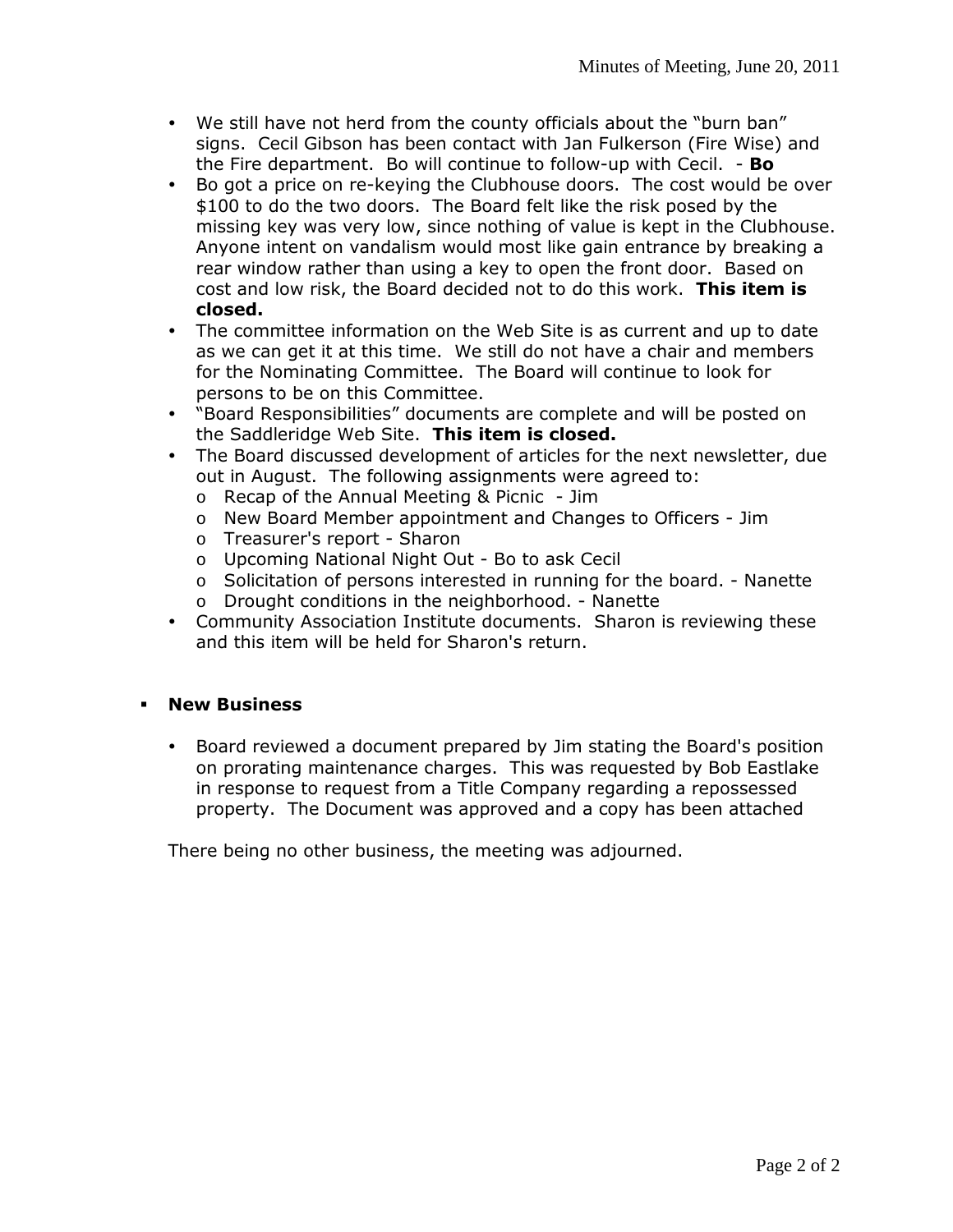

#### **June 8, 2011**

#### Monthly Report for June 20 board meeting

- 1. John Strobel was to remove the new house construction debris on lot 107. next to his home on comer lot 108 on Mission Trail, by the end of May pending completion of house construction. Apparently he has not finished since the debris is still there. Ricardo has emailed him (6-1-11) to determine when he can get it removed. He has not responded at this time  $(6 - 7 - 11)$ .
- 2. The question regarding the construction at 220 Mission Trail has been answered. Construction of a greenhouse at this address was approved.
- 3. Ricardo has been contacted by a Mr. Carpenter (?) who has purchased the lots 163 & 164 next to the clubhouse regarding proposed new construction. He is just in the planning stages and was thinking of putting the house between the two lots. I told him that he would have to combine the 2 lots to be able to do that. He also asked if he could put in a waterwell before the house and asked about the mailbox construction. He is not sure when he will start; he is just talking to builders but thinks he would start within a year.
- 4. The fence on 401 Packsaddle Pass was finally finished to the committee's satisfaction.
- 5. Pat was contacted by Meliha Ozden-Tamer of lot #51 at 120 Packsaddle Pass inquiring about requirements to get a garage plan approved for her home at this address. Pat explained the procedure and is awaiting plans to proceed.

Respectfully,

Ricardo Cardenas, Committee Chair Francis Savage, Jr., Committee Member Pat Caballero, Committee Member, author of notes for this month